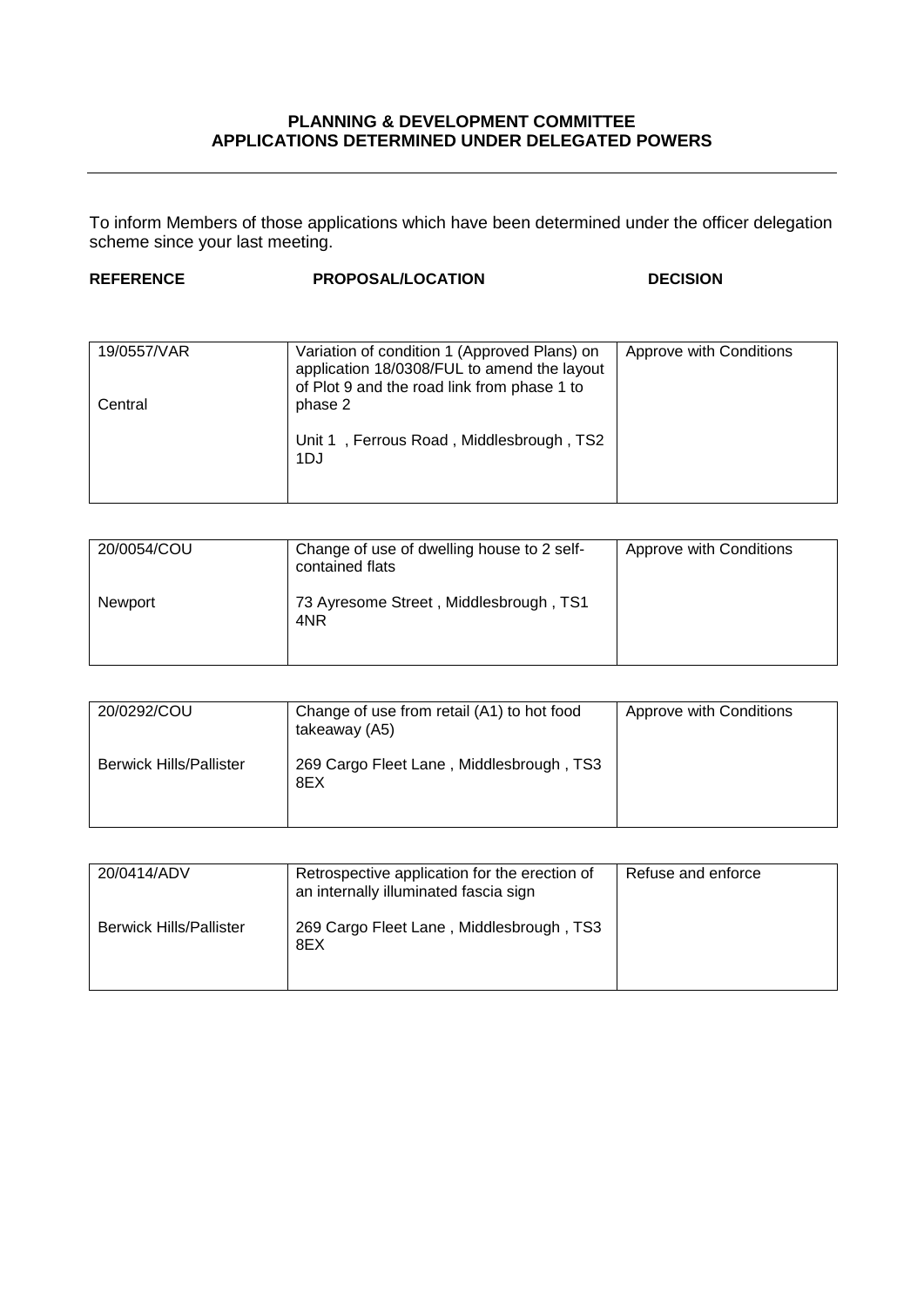| 20/0500/FUL | Substantial remodelling of existing property<br>to form 2 storey house including increase in                                                                                                                                                                                                                                                                                            | Refused |
|-------------|-----------------------------------------------------------------------------------------------------------------------------------------------------------------------------------------------------------------------------------------------------------------------------------------------------------------------------------------------------------------------------------------|---------|
| Park        | the roof height of the property to provide a<br>first floor level including front and rear roof<br>lights, two-storey extension to the front and<br>new entrance porch, single storey rear<br>extension and attached single storey garage<br>to side. (Demolition of the existing single<br>storey rear extensions and detached garage)<br>27 Cornfield Road, Middlesbrough, TS5<br>5QJ |         |

| 20/0509/FUL | Construction of an outdoor arena                                        | Approve with Conditions |
|-------------|-------------------------------------------------------------------------|-------------------------|
| ⊺rimdon     | Stainsby Grange Equestrian Centre, Low<br>Lane, Middlesbrough, TS17 9AB |                         |

| 20/0539/FUL                  | Retrospective application for a single storey<br>extension to rear | Approve with Conditions |
|------------------------------|--------------------------------------------------------------------|-------------------------|
| <b>Stainton And Thornton</b> | 62 Cedarwood Glade, Middlesbrough, TS8<br>9DJ                      |                         |

| 20/0573/DIS         | Discharge of condition no 5 (Highway Works)<br>on planning application 20/0153/FUL | <b>Full Discharge Conditions</b> |
|---------------------|------------------------------------------------------------------------------------|----------------------------------|
| Longlands/Beechwood | Land At Beechwood, Middlesbrough, TS4<br>3EE                                       |                                  |

| 20/0681/DIS | Discharge of condition 19 (Replacement<br>fencing) and condition 20 (Ecology<br>Assessment) on planning application<br>20/0153/FUL | <b>Full Discharge Conditions</b> |
|-------------|------------------------------------------------------------------------------------------------------------------------------------|----------------------------------|
|             | Land At Beechwood, Middlesbrough,                                                                                                  |                                  |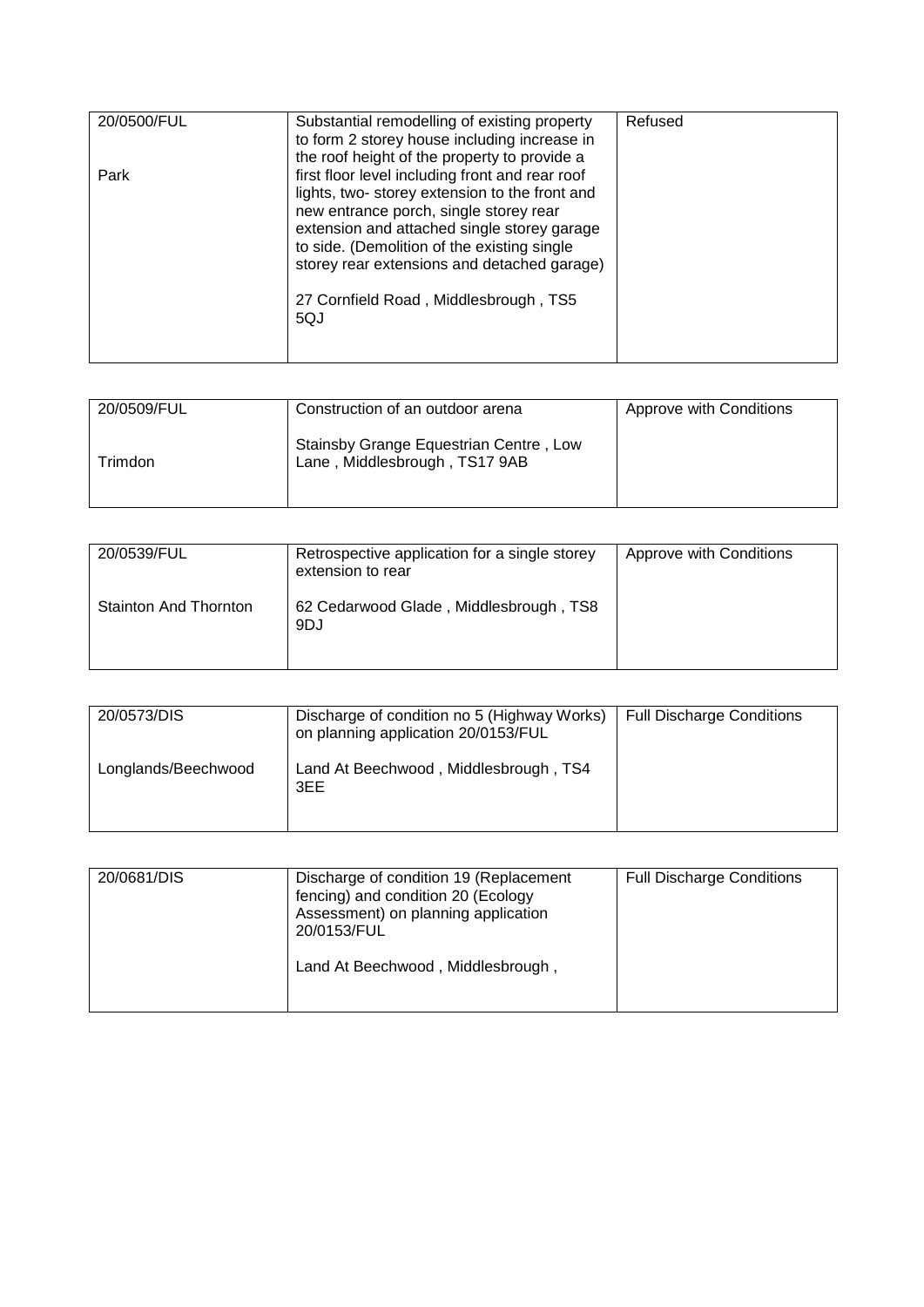| 20/0730/DIS | Discharge of condition 9 (Landscaping<br>scheme), condition 10 (Landscape<br>management plan), condition 16 (Disposal of<br>foul and surface water scheme), condition 17<br>(Surface water drainage scheme) and<br>condition 18 (Surface water drainage<br>management plan) on planning application<br>20/0153/FUL<br>Land At Beechwood, Middlesbrough | <b>Full Discharge Conditions</b> |
|-------------|--------------------------------------------------------------------------------------------------------------------------------------------------------------------------------------------------------------------------------------------------------------------------------------------------------------------------------------------------------|----------------------------------|
|             |                                                                                                                                                                                                                                                                                                                                                        |                                  |

| 20/0735/FUL        | Residential development comprising 105<br>dwellings with associated works and access                          | Approve with Conditions |
|--------------------|---------------------------------------------------------------------------------------------------------------|-------------------------|
| Brambles/Thorntree | Former Milford House, Portland House,<br>Northfleet Avenue & Jupiter Court, Admirals<br>Avenue, Middlesbrough |                         |

| 21/0111/FUL | Single storey extension to rear          | Approve with Conditions |
|-------------|------------------------------------------|-------------------------|
| Nunthorpe   | 73 Sinderby Lane, Middlesbrough, TS7 0RP |                         |

| 21/0137/FUL | Proposed two storey side extension and part<br>single, part two storey extension at rear. | Refused |
|-------------|-------------------------------------------------------------------------------------------|---------|
| Avresome    | 180 Acklam Road, Middlesbrough, TS5 4HA                                                   |         |

| 21/0150/FUL | First floor and single storey extension to rear | Approve with Conditions |
|-------------|-------------------------------------------------|-------------------------|
| Kader       | 389 Acklam Road, Middlesbrough, TS5 7HA         |                         |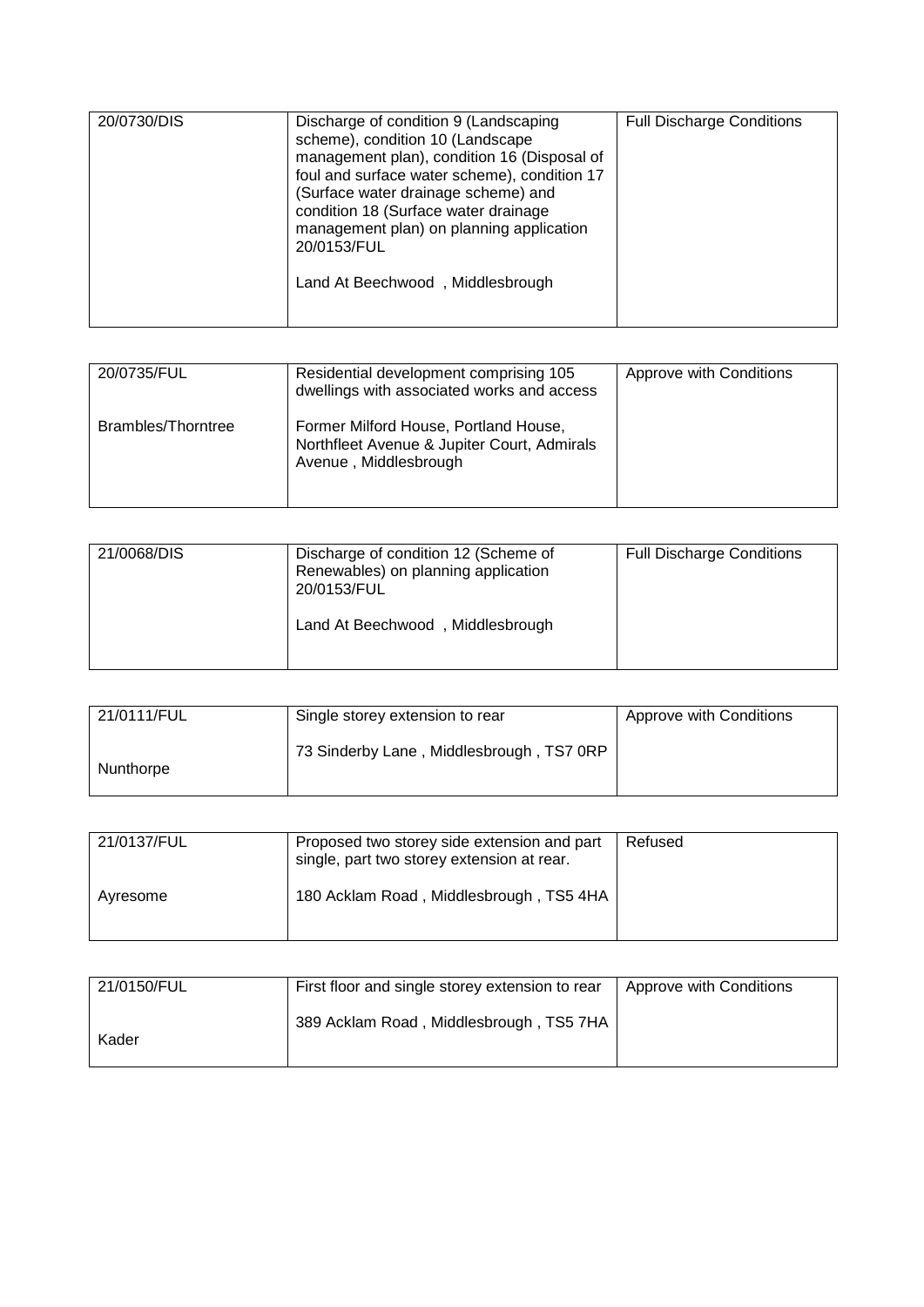| 21/0167/DIS | Discharge of condition 3 (Replacement of<br>windows) and condition 5 (Stud walls) on<br>planning application 19/0342/LBC | Approve |
|-------------|--------------------------------------------------------------------------------------------------------------------------|---------|
| Central     | Victoria Building, Victoria Road,<br>Middlesbrough, TS1 3AP                                                              |         |

| Approve with Conditions                                                                                                                                                                                                                                                                                                                                                 |
|-------------------------------------------------------------------------------------------------------------------------------------------------------------------------------------------------------------------------------------------------------------------------------------------------------------------------------------------------------------------------|
|                                                                                                                                                                                                                                                                                                                                                                         |
|                                                                                                                                                                                                                                                                                                                                                                         |
|                                                                                                                                                                                                                                                                                                                                                                         |
|                                                                                                                                                                                                                                                                                                                                                                         |
|                                                                                                                                                                                                                                                                                                                                                                         |
|                                                                                                                                                                                                                                                                                                                                                                         |
|                                                                                                                                                                                                                                                                                                                                                                         |
|                                                                                                                                                                                                                                                                                                                                                                         |
|                                                                                                                                                                                                                                                                                                                                                                         |
|                                                                                                                                                                                                                                                                                                                                                                         |
|                                                                                                                                                                                                                                                                                                                                                                         |
|                                                                                                                                                                                                                                                                                                                                                                         |
|                                                                                                                                                                                                                                                                                                                                                                         |
| Creation of outdoor food and beverage<br>facility including the installation of shipping<br>containers, raised boardwalk area, seating<br>areas, canopies, outdoor screen, lighting<br>columns, photovoltaic panels, 2.4 metre high<br>fencing, bin store, and associated hard and<br>soft landscaping<br>Middlesbrough College, Dock Street,<br>Middlesbrough, TS2 1AD |

| 21/0195/FUL | Single storey extension at side and rear | Approve with Conditions |
|-------------|------------------------------------------|-------------------------|
| Kader       | 9 Melbreak Grove, Middlesbrough, TS5 8PP |                         |

| 21/0196/FUL        | Change of use from open space to residential<br>curtilage (C3) and erection of boundary<br>treatments | Refuse and enforce |
|--------------------|-------------------------------------------------------------------------------------------------------|--------------------|
| <b>Marton West</b> | 21 Thurlestone, Middlesbrough, TS8 9TA                                                                |                    |

| 21/0221/FUL | External render of the buildings.                               | Approve with Conditions |
|-------------|-----------------------------------------------------------------|-------------------------|
| Central     | 165 Albert Road & 88-90 Borough Road,<br>Middlesbrough, TS1 2PX |                         |

| 21/0229/FUL | Formation of replacement hard standing<br>(driveway and parking area) | Approve with Conditions |
|-------------|-----------------------------------------------------------------------|-------------------------|
| Park        | 36 & 38 Beech Grove Road, Middlesbrough,<br>TS5 6RF                   |                         |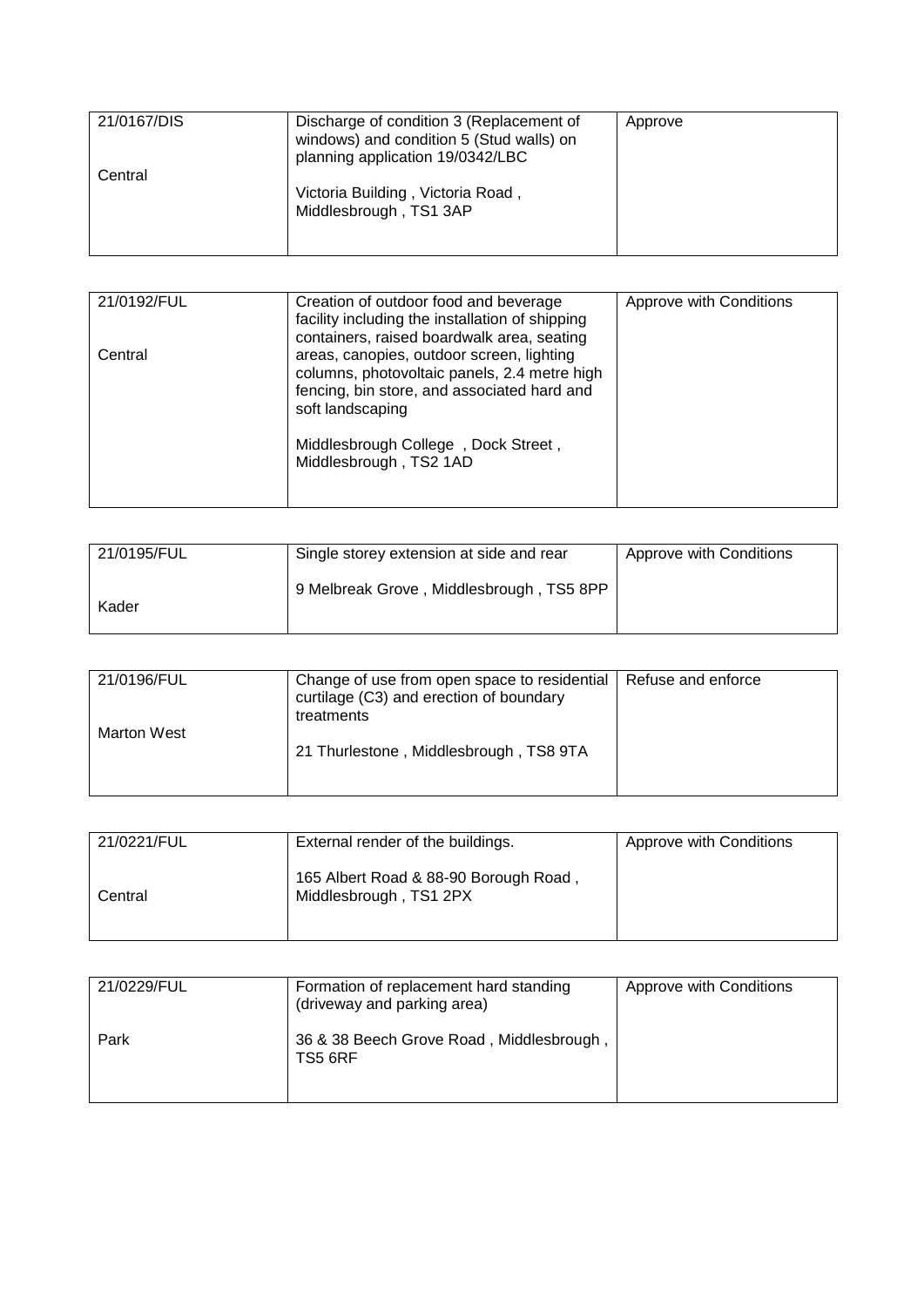| 21/0244/FUL | Construction of a detached domestic<br>outbuilding         | Approve with Conditions |
|-------------|------------------------------------------------------------|-------------------------|
| Nunthorpe   | 35 Marton Moor Road, Middlesbrough, TS7<br>0 <sub>BH</sub> |                         |

| 21/0246/FUL | Single storey extension to rear                     | Approve with Conditions |
|-------------|-----------------------------------------------------|-------------------------|
| Park        | 67 The Avenue, Linthorpe, Middlesbrough,<br>TS5 6QU |                         |

| 21/0255/DIS | Discharge of condition Nos. 3 (Samples of    | Part Discharge Conditions |
|-------------|----------------------------------------------|---------------------------|
|             | Material), 4 (Boundary Walls & Fences), 5    |                           |
|             |                                              |                           |
|             | (Refuse Stores), 6 (Cycle Stores), 7 (Access |                           |
|             | & Parking), 9 (Drainage), 10 (Validation     |                           |
|             | Report), 11 (Noise Assessment), 12           |                           |
|             | (Highway Works), 13 (Method of Works)        |                           |
|             | Statement), 14 and 15 (Landscaping), and 17  |                           |
|             | (Fabric First/Renewables) of planning        |                           |
|             | application 20/0198/FUL                      |                           |
|             |                                              |                           |
|             | Land At Lower East Street, Commercial        |                           |
|             | Street And Durham Street, St Hilda's,        |                           |
|             | Middlesbrough                                |                           |
|             |                                              |                           |
|             |                                              |                           |

| 21/0260/FUL | Single storey extension to rear        | Approve with Conditions |
|-------------|----------------------------------------|-------------------------|
| Linthorpe   | 111 Roman Road, Middlesbrough, TS5 5QB |                         |

| 21/0282/FUL | Sub division of ground floor (Class E) to 4<br>separate units for mixed use as (Class E) &<br>Drinking establishment (Sui                            | Approve with Conditions |
|-------------|------------------------------------------------------------------------------------------------------------------------------------------------------|-------------------------|
| Central     | Generis) conversion of first and second floors<br>to create student accommodation comprising<br>eleven one bed flats and one studio (sui<br>generis) |                         |
|             | 124 - 130 Linthorpe Road, Middlesbrough,<br><b>TS1 2JR</b>                                                                                           |                         |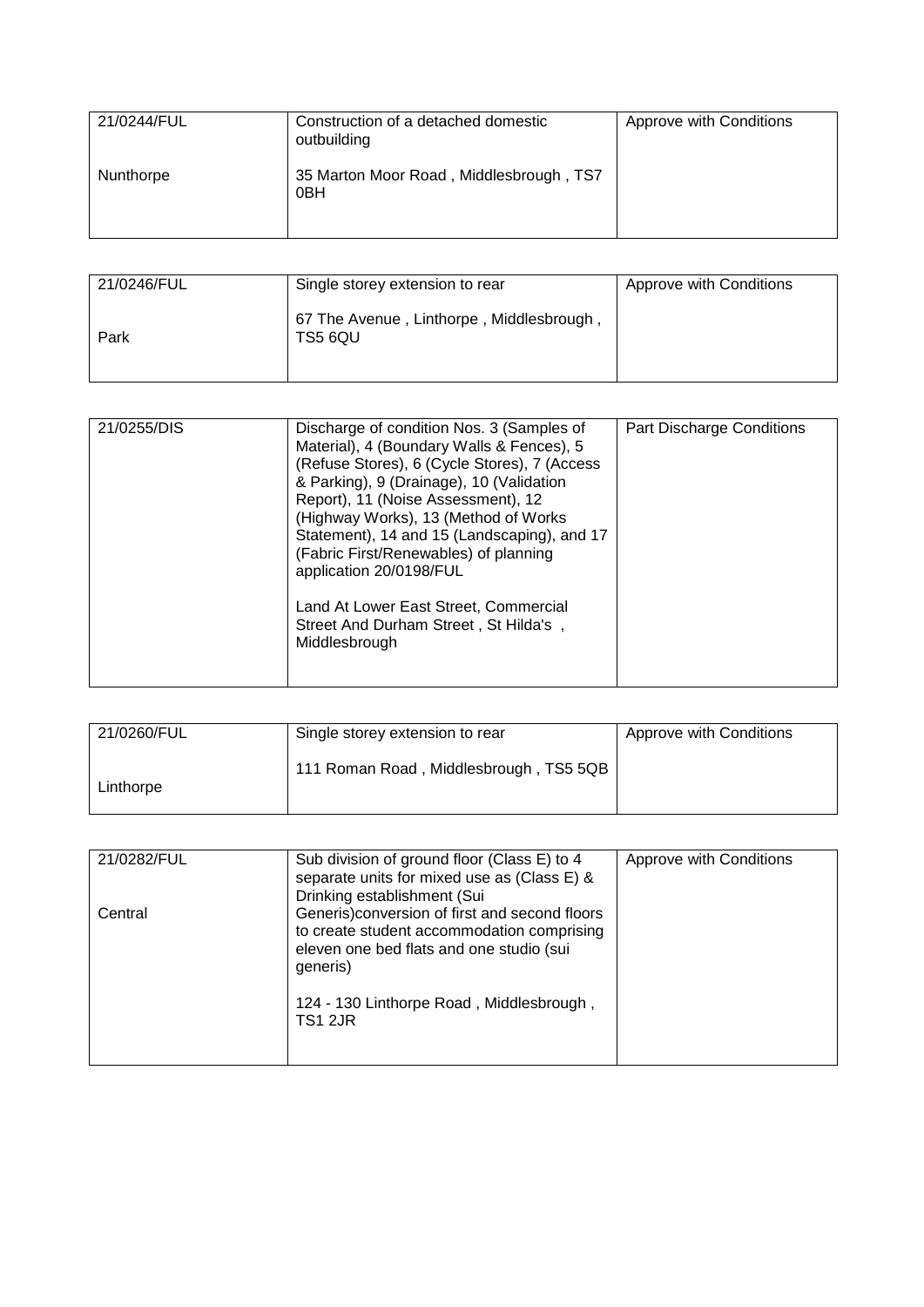| 21/0293/FUL | Installation of 6no. stacked air conditioning<br>condenser units on a concrete plinth<br>enclosed by 2.4 m high palisade fencing | Approve with Conditions |
|-------------|----------------------------------------------------------------------------------------------------------------------------------|-------------------------|
| Central     | Unit 4, Trident Business Centre, Startforth<br>Road, Middlesbrough, TS2 1PY                                                      |                         |

| 21/0299/FUL<br>North Ormesby | Change of use from storage use (B8) to<br>scrap metal yard (sui generis) with<br>associated container units and floodlighting | Refuse and enforce |
|------------------------------|-------------------------------------------------------------------------------------------------------------------------------|--------------------|
|                              | Land Off James Street, Middlesbrough, TS3<br>6LJ                                                                              |                    |

| 21/0315/FUL | Change of use from retail to restaurant (E)<br>Class) and external alterations to the shop<br>frontage and external flue to the rear | Approve with Conditions |
|-------------|--------------------------------------------------------------------------------------------------------------------------------------|-------------------------|
| Central     | 242 - 244 Linthorpe Road, Middlesbrough,<br><b>TS1 3QP</b>                                                                           |                         |

| 21/0323/ADV | Installation of internally illuminated signs,<br>including 2 no. fascia signs, 2 no. hanging<br>signs, 2 no. hoardings and 2 no. other signs | Approve with Conditions |
|-------------|----------------------------------------------------------------------------------------------------------------------------------------------|-------------------------|
|             | Lookers Volkswagen Teesside, Newport<br>Road, Teeside, TS1 5HZ                                                                               |                         |

| 21/0336/TELPN | Proposed 20m Phase 8 Monopole C/W<br>wrapround Cabinet at base and associated<br>ancillary works. | Deemed consent |
|---------------|---------------------------------------------------------------------------------------------------|----------------|
|               | Site At The Junction Of Stainton Way And<br>Dixons Bank, To The Rear Of Brindle Close,<br>TS78PS  |                |

| 21/0340/FUL | Temporary sculpture at foot of Transporter<br><b>Bridge</b> | Approve with Conditions |
|-------------|-------------------------------------------------------------|-------------------------|
| Central     | Transporter Bridge, Ferry Road,<br>Middlesbrough, TS2 1PL   |                         |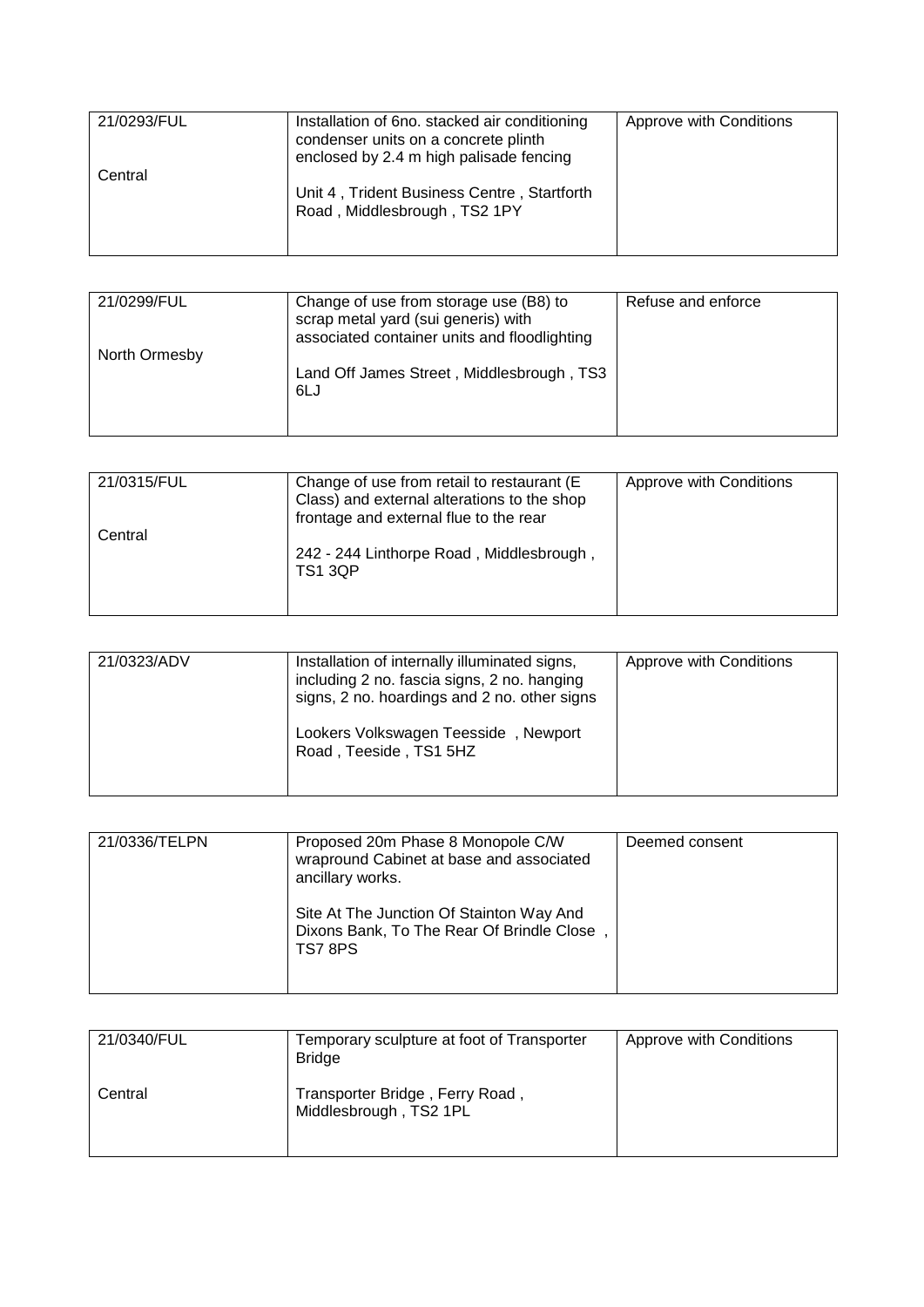| 21/0359/CLD | Conversion of single dwelling into 2 flats | Approve |
|-------------|--------------------------------------------|---------|
| Park        | 23 Gifford Street, Middlesbrough, TS5 6BP  |         |

| 21/0346/FUL | Erection of front garden wall with gate posts,<br>and re-surfacing to front and side. | Approve with Conditions |
|-------------|---------------------------------------------------------------------------------------|-------------------------|
| Park        | 4 Beech Grove Road, Middlesbrough, TS5<br>6RH                                         |                         |

| 21/0351/PNO | Demolition of 10 storey high-rise block<br>comprising 54 flats, 1 single storey garage<br>block comprising 10 garages, together with<br>removal of surrounding roads, paths and<br>hard surfaced areas as shown on the Jupiter<br>Court Demolition Site Plan. | <b>Prior Notification Approved</b> |
|-------------|---------------------------------------------------------------------------------------------------------------------------------------------------------------------------------------------------------------------------------------------------------------|------------------------------------|
|             | Jupiter Court, Admirals Avenue,<br>Middlesbrough, TS3 8ET                                                                                                                                                                                                     |                                    |

| 21/0353/FUL        | First floor extension above existing garage &<br>2 storey side extension & replacement of<br>render with cladding | Approve with Conditions |
|--------------------|-------------------------------------------------------------------------------------------------------------------|-------------------------|
| <b>Marton West</b> | 45 Tollesby Lane, Marton, Middlesbrough,<br>TS7 8JL                                                               |                         |

| 21/0364/ADV                    | Internally illuminated 3m high totem<br>advertisement | Approve with Conditions |
|--------------------------------|-------------------------------------------------------|-------------------------|
| <b>Berwick Hills/Pallister</b> | Park Parade, Middlesbrough, TS3 7PA                   |                         |

| 21/0411/FUL | Single storey extension to rear               | Approve with Conditions |
|-------------|-----------------------------------------------|-------------------------|
| Ladgate     | 36 Easterside Road, Middlesbrough, TS4<br>3QA |                         |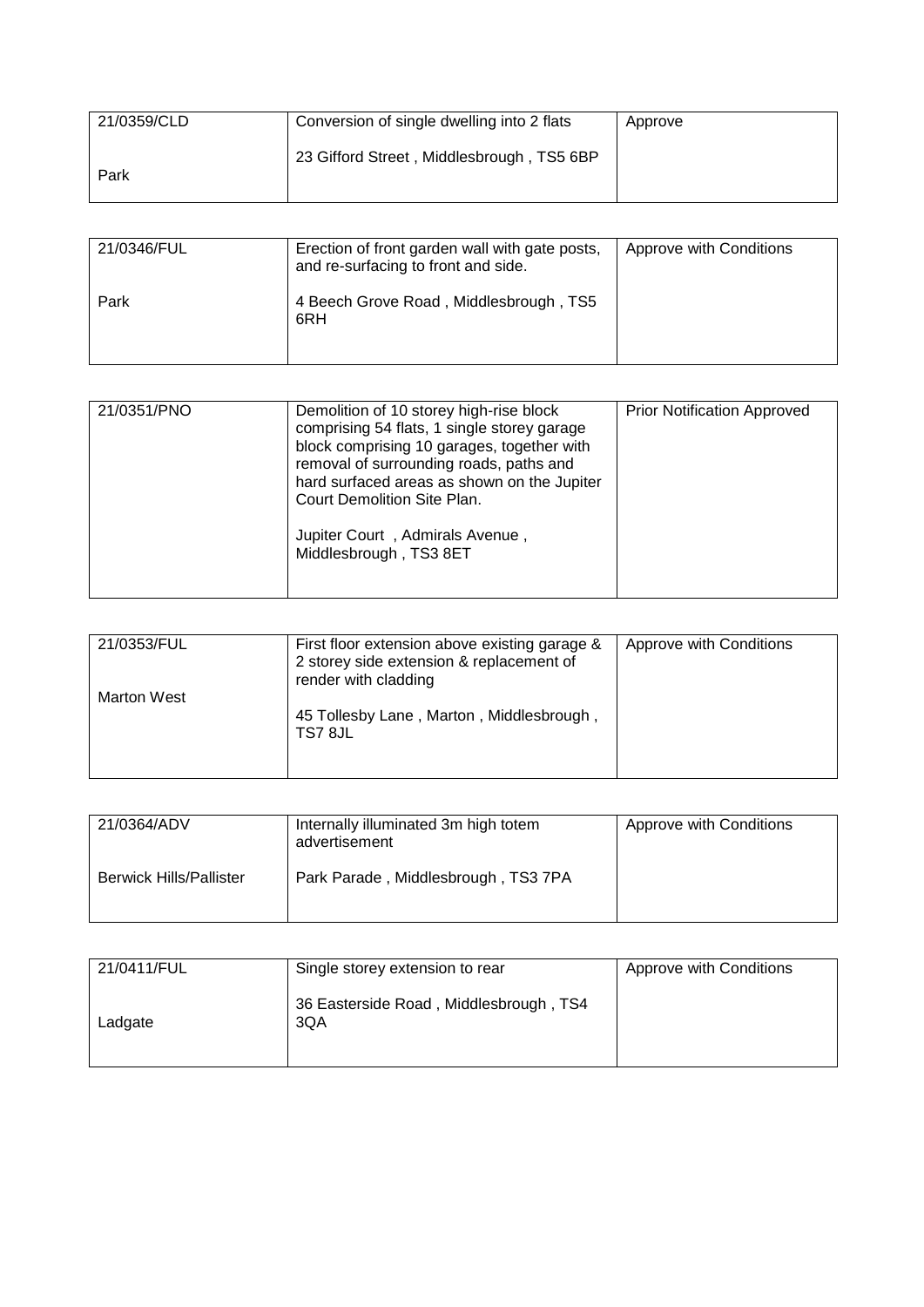| 21/0362/FUL | Single storey extension to side (demolition of<br>existing garage) | Approve with Conditions |
|-------------|--------------------------------------------------------------------|-------------------------|
| Marton West | 27 Cranbrook, Middlesbrough, TS8 9XH                               |                         |

| 21/0373/PNH | Single storey extension to rear                | <b>Prior Notification Not</b><br>Required/No Obj |
|-------------|------------------------------------------------|--------------------------------------------------|
| Trimdon     | 18 Malltraeth Sands, Middlesbrough, TS5<br>8UH |                                                  |

| 21/0365/TPO | Lateral reduction of 1 no. Pine and 1 no.<br>Conifer, crown lifting of 1 no. Sycamore and      | Approve |
|-------------|------------------------------------------------------------------------------------------------|---------|
|             | 1 no. Cedar, pruning and removal of crossing                                                   |         |
| Marton East | branches of 1 no. Sycamore, removal of 6<br>no. Conifer and 1 no. other tree in rear<br>garden |         |
|             | 87 The Grove, Marton, Middlesbrough, TS7<br>8AN                                                |         |
|             |                                                                                                |         |

| 21/0366/TELPN | Proposed 18.0m Phase 8 Monopole C/W<br>wrapround Cabinet at base and associated<br>ancillary works. | <b>Prior Notification Approved</b> |
|---------------|-----------------------------------------------------------------------------------------------------|------------------------------------|
|               | Ormesby Road, Berwick Hills,<br>Middlesbrough, TS3 7SF                                              |                                    |

| 21/0371/FUL        | Two storey side extension & single storey<br>extensions to front & rear with formation of<br>two additional car parking spaces. | Refused |
|--------------------|---------------------------------------------------------------------------------------------------------------------------------|---------|
| <b>Marton West</b> | 20 Canberra Road, Middlesbrough, TS7<br>8EX                                                                                     |         |

| 21/0376/COU | Change of use from bed and breakfast to<br>residential | Approve with Conditions |
|-------------|--------------------------------------------------------|-------------------------|
| Linthorpe   | 23 Burlam Road, Middlesbrough, TS5 5AN                 |                         |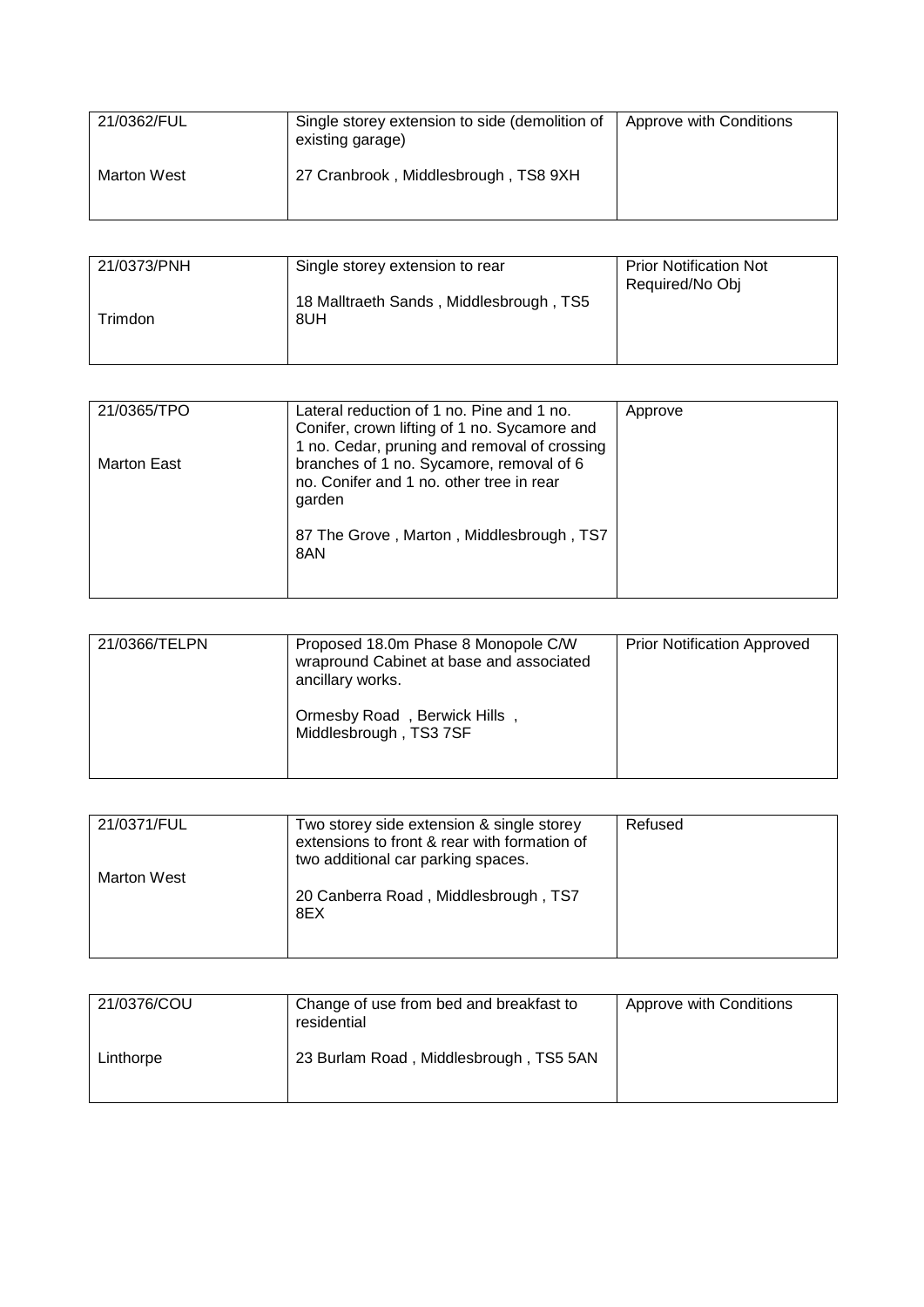| 21/0377/COU   | Conversion of a single terrace dwelling into 2<br>self contained 1 bedroom flats | Approve with Conditions |
|---------------|----------------------------------------------------------------------------------|-------------------------|
| North Ormesby | 15 Beaumont Road, Middlesbrough, TS3<br>6NL                                      |                         |

| 21/0379/TPO | Crown raise 1no Pine and 4no Beech trees in<br>rear garden and crown raise four sycamore<br>trees in the front garden and remove | Approve |
|-------------|----------------------------------------------------------------------------------------------------------------------------------|---------|
| Nunthorpe   | deadwood                                                                                                                         |         |
|             | 21B Moor Park, Middlesbrough, TS7 0JJ                                                                                            |         |

| 21/0384/FUL   | Single storey extension to rear    | Approve with Conditions |
|---------------|------------------------------------|-------------------------|
| Coulby Newham | 30 Comfrey, Middlesbrough, TS8 0XT |                         |

| 21/0389/FUL | Two storey extension to rear and single<br>storey extension to rear and side | Approve with Conditions |
|-------------|------------------------------------------------------------------------------|-------------------------|
| Acklam      | 56 Ullswater Avenue, Middlesbrough, TS5<br>7DL                               |                         |

| 21/0392/COU                    | Change of use to local enterprise centre                               | Approve with Conditions |
|--------------------------------|------------------------------------------------------------------------|-------------------------|
| <b>Berwick Hills/Pallister</b> | Berwick Hills Branch Library, Crossfell Road<br>Middlesbrough, TS3 7RL |                         |

| 21/0387/FUL | Two storey extension to the side, single<br>storey extension to the front (with canopy)<br>and single storey extension to the rear | Approve with Conditions |
|-------------|------------------------------------------------------------------------------------------------------------------------------------|-------------------------|
| Acklam      | 10 North Wood, Middlesbrough, TS5 7LN                                                                                              |                         |

| 21/0390/FUL | Single storey side/rear extension      | Approve with Conditions |
|-------------|----------------------------------------|-------------------------|
| Acklam      | 16 Benton Road, Middlesbrough, TS5 7PQ |                         |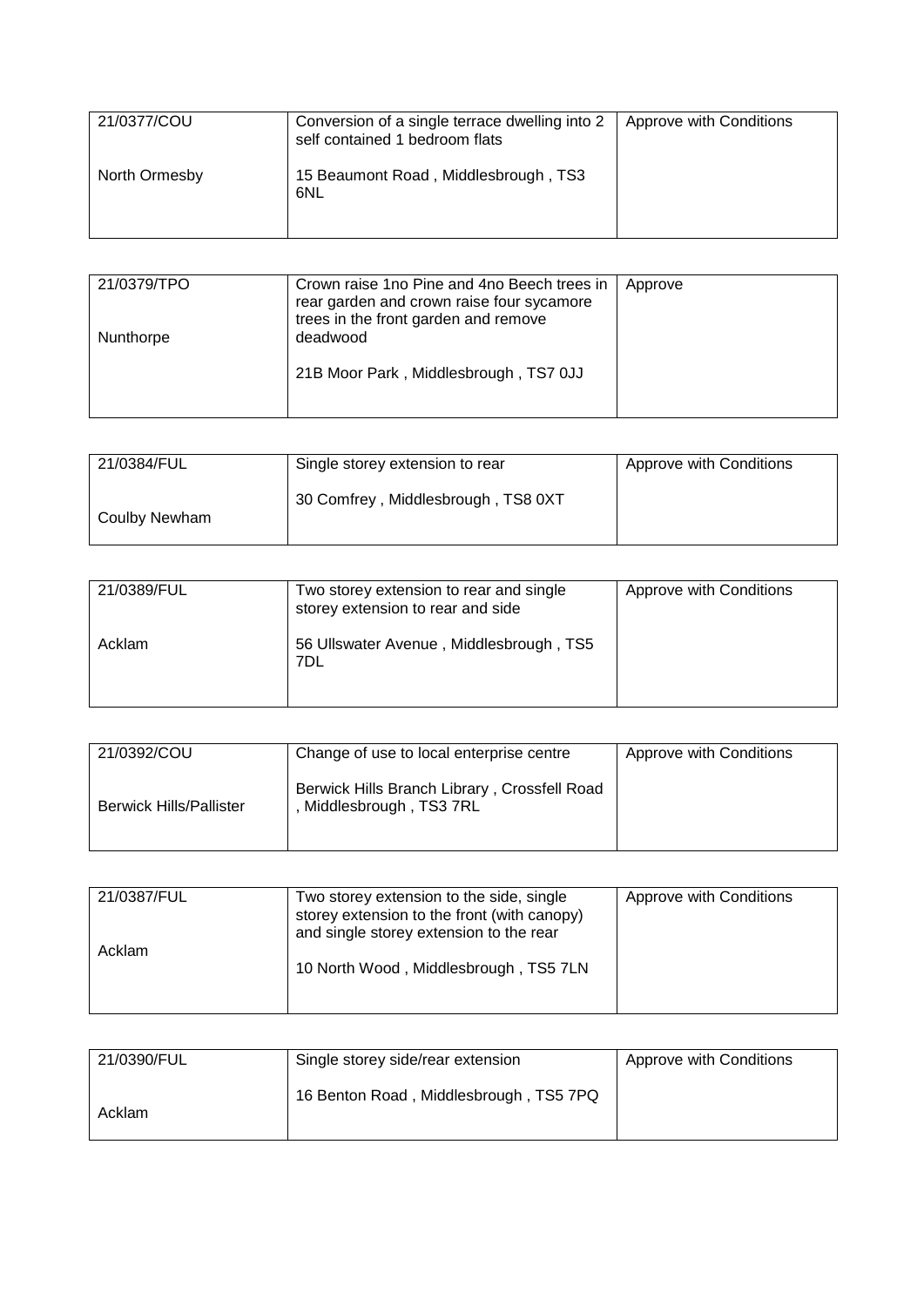| 21/0391/FUL | Alterations to the existing under croft car park<br>elevations to include new ventilation grilles to<br>match existing, installation of new automated<br>vehicle and pedestrian entrance gates and<br>ground levelling works in front of the north<br>elevation<br>Clarendon Building, Teesside University,<br>Clarendon Road / Southfield Lane,<br>Middlesbrough, TS13BX | Approve with Conditions |
|-------------|---------------------------------------------------------------------------------------------------------------------------------------------------------------------------------------------------------------------------------------------------------------------------------------------------------------------------------------------------------------------------|-------------------------|

| 21/0395/ADV | 3 internally illuminated (individually located<br>letter signs) 1 internally illuminated projecting<br>sign | Approve with Conditions |
|-------------|-------------------------------------------------------------------------------------------------------------|-------------------------|
| Central     | 112 Linthorpe Road, Middlesbrough, TS1<br>2JR                                                               |                         |

| 21/0397/AMD | Non material amendment to planning<br>application M/FP/0746/16/P to vary roof<br>design over single storey extension to side | Approve |
|-------------|------------------------------------------------------------------------------------------------------------------------------|---------|
| Kader       | 457 Acklam Road, Middlesbrough, TS5 7HB                                                                                      |         |

| 21/0398/AMD<br>Acklam | Non material amendment to planning<br>application 19/0732/FUL for minor alterations<br>to outbuilding to include detachment of<br>outbuilding from boundary wall. | Approve |
|-----------------------|-------------------------------------------------------------------------------------------------------------------------------------------------------------------|---------|
|                       | 45 Church Drive, Middlesbrough, TS5 7DU                                                                                                                           |         |

| 21/0402/FUL | Single storey rear extension and formation of<br>a new entrance door | Approve with Conditions |
|-------------|----------------------------------------------------------------------|-------------------------|
| Marton East | 1 Pease Gardens, Middlesbrough, TS4 3SN                              |                         |

| 21/0404/FUL | Single storey front and rear extensions<br>including alterations to existing car port and<br>formation of two additional car parking | Approve with Conditions |
|-------------|--------------------------------------------------------------------------------------------------------------------------------------|-------------------------|
| Ayresome    | spaces<br>97 Chalford Oaks, Middlesbrough, TS5                                                                                       |                         |
|             | 8QQ                                                                                                                                  |                         |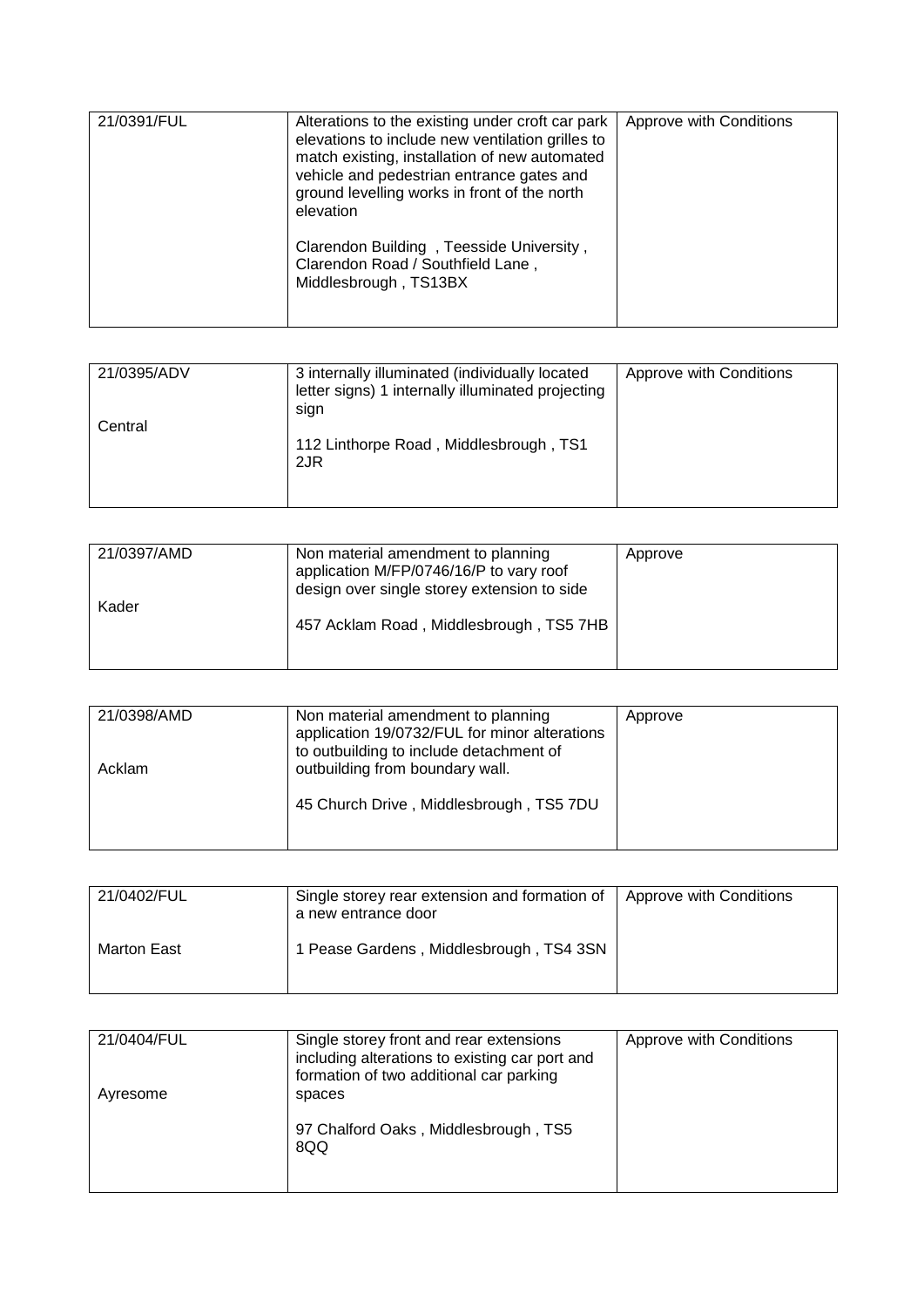| 21/0405/FUL | Installation of 2.4m high fencing around<br>greenkeepers compound     | Approve with Conditions |
|-------------|-----------------------------------------------------------------------|-------------------------|
| Marton West | Middlesbrough Golf Club, Brass Castle<br>Lane, Middlesbrough, TS8 9EE |                         |

| 21/0406/TELPN | Installation of 15m high telecommunication<br>mast with wrap around cabinet, | <b>Prior Notification Refused</b> |
|---------------|------------------------------------------------------------------------------|-----------------------------------|
|               | 3No.equipment cabinets and associated<br>equipment                           |                                   |
|               | Woodlands Road, Middlesbrough, North<br>Yorkshire, TS1 3EZ                   |                                   |

| 21/0409/AMD | Non material amendment to planning<br>application 19/0262/VAR for minor alterations<br>to elevations and roof type and repositioning<br>of a garage | Approve |
|-------------|-----------------------------------------------------------------------------------------------------------------------------------------------------|---------|
|             | Robertson Homes Develeoment, Grey<br>Towers, Nunthorpe, Middlesbrough, TS7<br>0PW                                                                   |         |

| 21/0410/FUL   | Single storey extension to rear and side | Approve with Conditions |
|---------------|------------------------------------------|-------------------------|
| Coulby Newham | 5 Woodvale, Middlesbrough, TS8 0SH       |                         |

| 21/0412/PNH | Single storey extension to rear         | <b>Prior Notification Not</b><br>Required/No Obj |
|-------------|-----------------------------------------|--------------------------------------------------|
| Kader       | 496 Acklam Road, Middlesbrough, TS5 8BD |                                                  |
|             |                                         |                                                  |

| 21/0413/FUL | Single storey extension to side        | Approve with Conditions |
|-------------|----------------------------------------|-------------------------|
| Ladgate     | 14 Trigo Close, Middlesbrough, TS7 8RW |                         |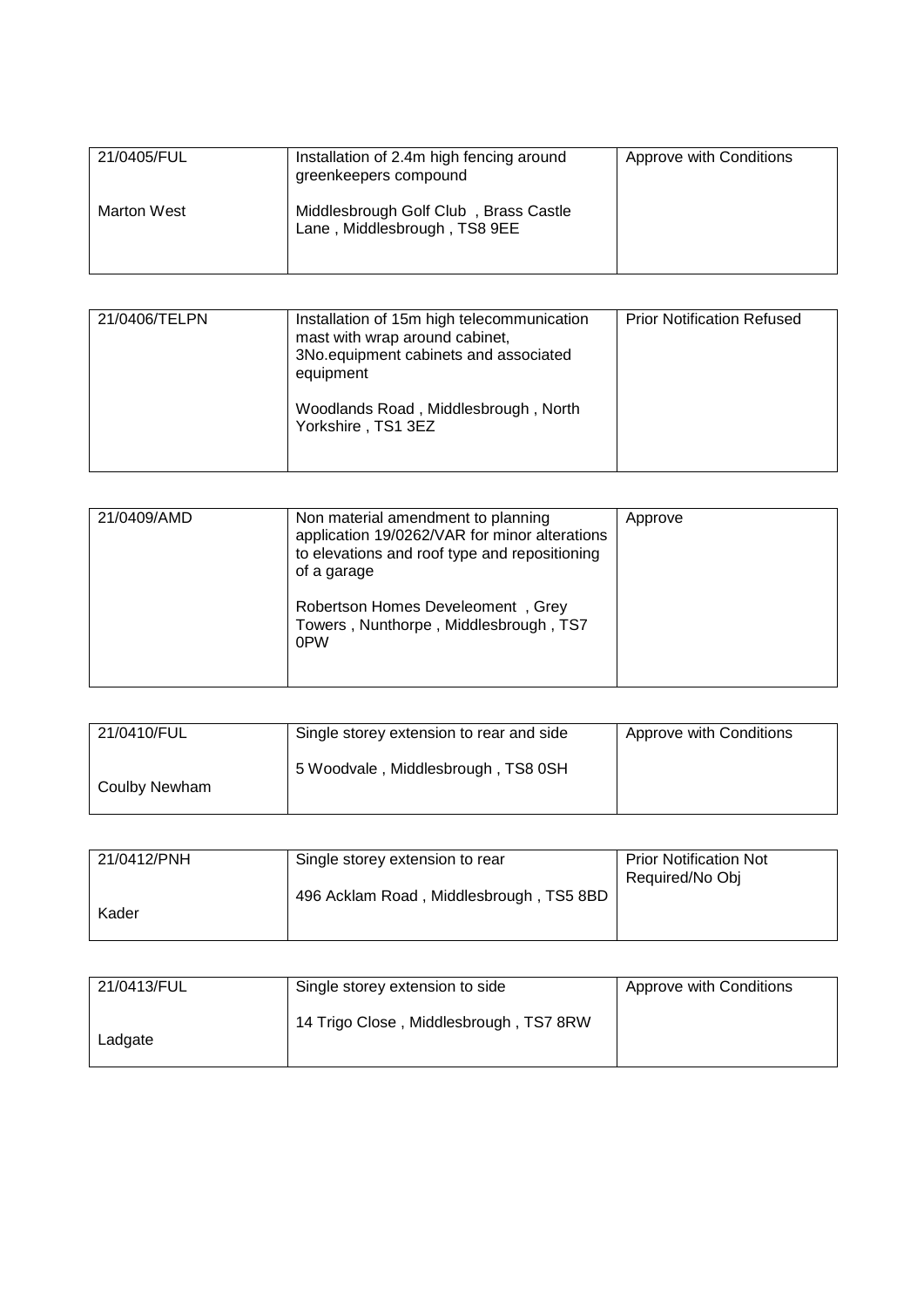| 21/0414/FUL | Single storey rear extension & construction of<br>detached building to form a home office | Approve with Conditions |
|-------------|-------------------------------------------------------------------------------------------|-------------------------|
| Nunthorpe   | 15 Fencote Grange, Middlesbrough, TS7<br>0AU                                              |                         |

| 21/0415/FUL | Single storey side extension            | Approve with Conditions |
|-------------|-----------------------------------------|-------------------------|
| Avresome    | 33 Farley Drive, Middlesbrough, TS5 8QT |                         |

| 21/0417/FUL | Single storey extension to front/side/roof of<br>existing garage | Approve with Conditions |
|-------------|------------------------------------------------------------------|-------------------------|
| Nunthorpe   | 32 Clevegate, Middlesbrough, TS7 0LN                             |                         |

| 21/0421/FUL | Erection of balcony ar rear               | Approve with Conditions |
|-------------|-------------------------------------------|-------------------------|
| Nunthorpe   | 12 High Gill Road, Middlesbrough, TS7 0DZ |                         |

| 21/0420/FUL | First floor extension to side with Juliet<br>Balconies and new window to rear. | Approve with Conditions |
|-------------|--------------------------------------------------------------------------------|-------------------------|
| Nunthorpe   | 7 Innes Court, Wyke Lane, Middlesbrough,<br>TS70GH                             |                         |

| 21/0423/FUL | Single storey extension to side          | Approve with Conditions |
|-------------|------------------------------------------|-------------------------|
| Ladgate     | 21 Larkspur Road, Middlesbrough, TS7 8RL |                         |

| 21/0429/FUL | Revised application for demolition of existing<br>conservatory and construction of a single<br>storey rear extension | Refused |
|-------------|----------------------------------------------------------------------------------------------------------------------|---------|
| Park        | 81 Park Road South, Middlesbrough, TS5<br>6LE                                                                        |         |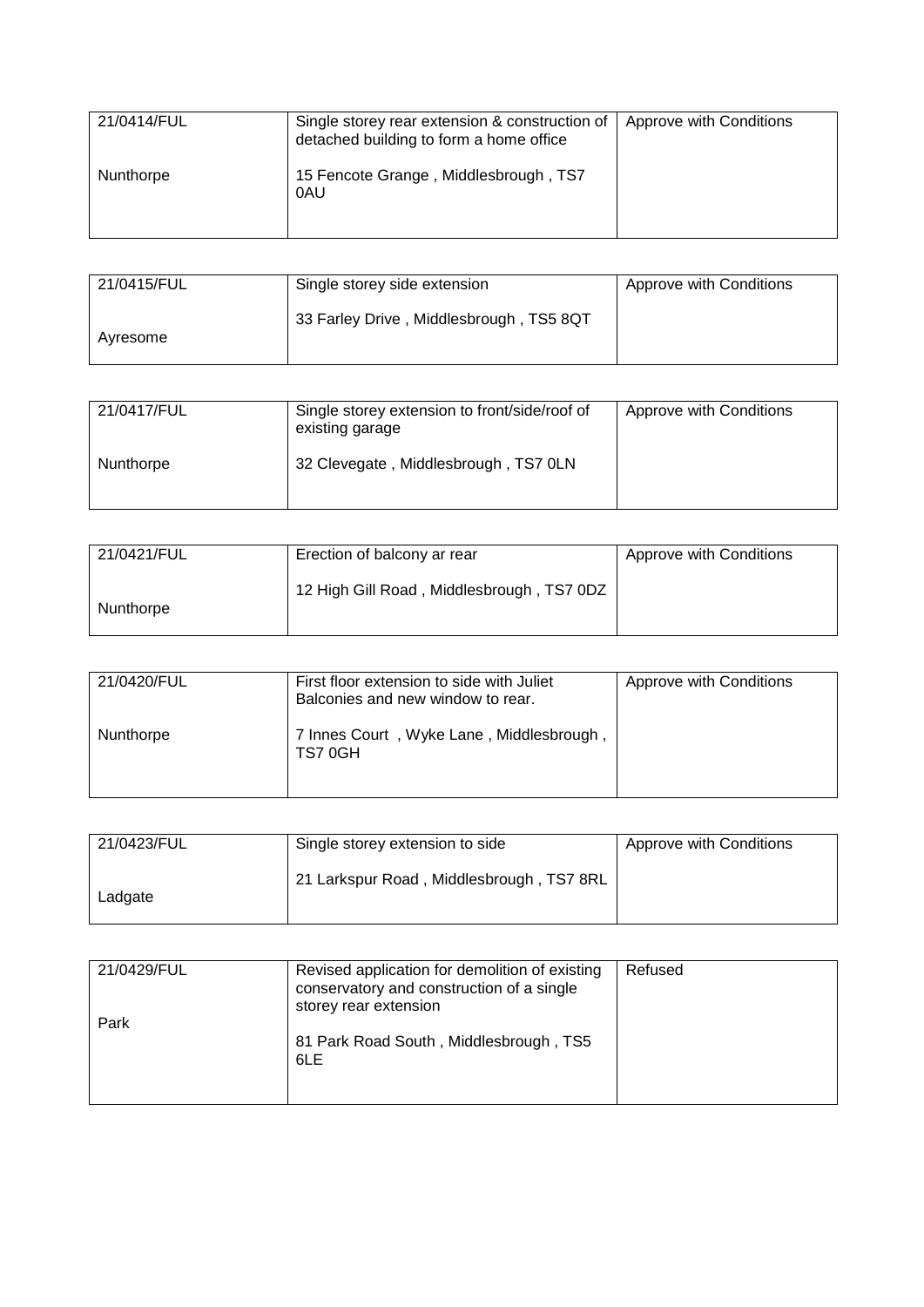| 21/0424/TELFUL      | Installation of a replacement 20m streetpole<br>supporting 6no antennas and remote radio | Approve with Conditions |
|---------------------|------------------------------------------------------------------------------------------|-------------------------|
| Longlands/Beechwood | units with the installation of a replacment<br>cabinet and ancilliary development        |                         |
|                     | Marton Road, Middlesbrough, TS4 3BS                                                      |                         |
|                     |                                                                                          |                         |

| 21/0425/TELFUL | Installation of a replacement 20m column<br>supporting 6no antennas GPS module and<br>3no remote radio units with replacement | Approve with Conditions |
|----------------|-------------------------------------------------------------------------------------------------------------------------------|-------------------------|
| Newport        | equipment cabinet and ancilliary<br>development                                                                               |                         |
|                | Land Adjacent Linthorpe Cemetery,<br>Ayresome Green Lane/Acklam Road,<br>Middlesbrough                                        |                         |
|                |                                                                                                                               |                         |

| 21/0426/FUL | Single storey extension to rear            | Approve with Conditions |
|-------------|--------------------------------------------|-------------------------|
| Park        | 3 Sycamore Road, Middlesbrough, TS5<br>6QX |                         |

| 21/0430/ADV<br>Park | Replacement of existing 48-sheet poster<br>advertisement display with illuminated 48-<br>sheet D-Poster advertisement display. | Approve with Conditions |
|---------------------|--------------------------------------------------------------------------------------------------------------------------------|-------------------------|
|                     | 431 Linthorpe Road, Middlesbrough,                                                                                             |                         |

| 21/0431/FUL | Replacement of existing windows               | Approve with Conditions |
|-------------|-----------------------------------------------|-------------------------|
| Park        | 406 Linthorpe Road, Middlesbrough, TS5<br>6HF |                         |

| 21/0435/TPO | Crown reduction and crown lifting of 2no<br>Cypress trees | Approve |
|-------------|-----------------------------------------------------------|---------|
| Marton East | 34 Marton Avenue, Middlesbrough, TS4<br>3SQ               |         |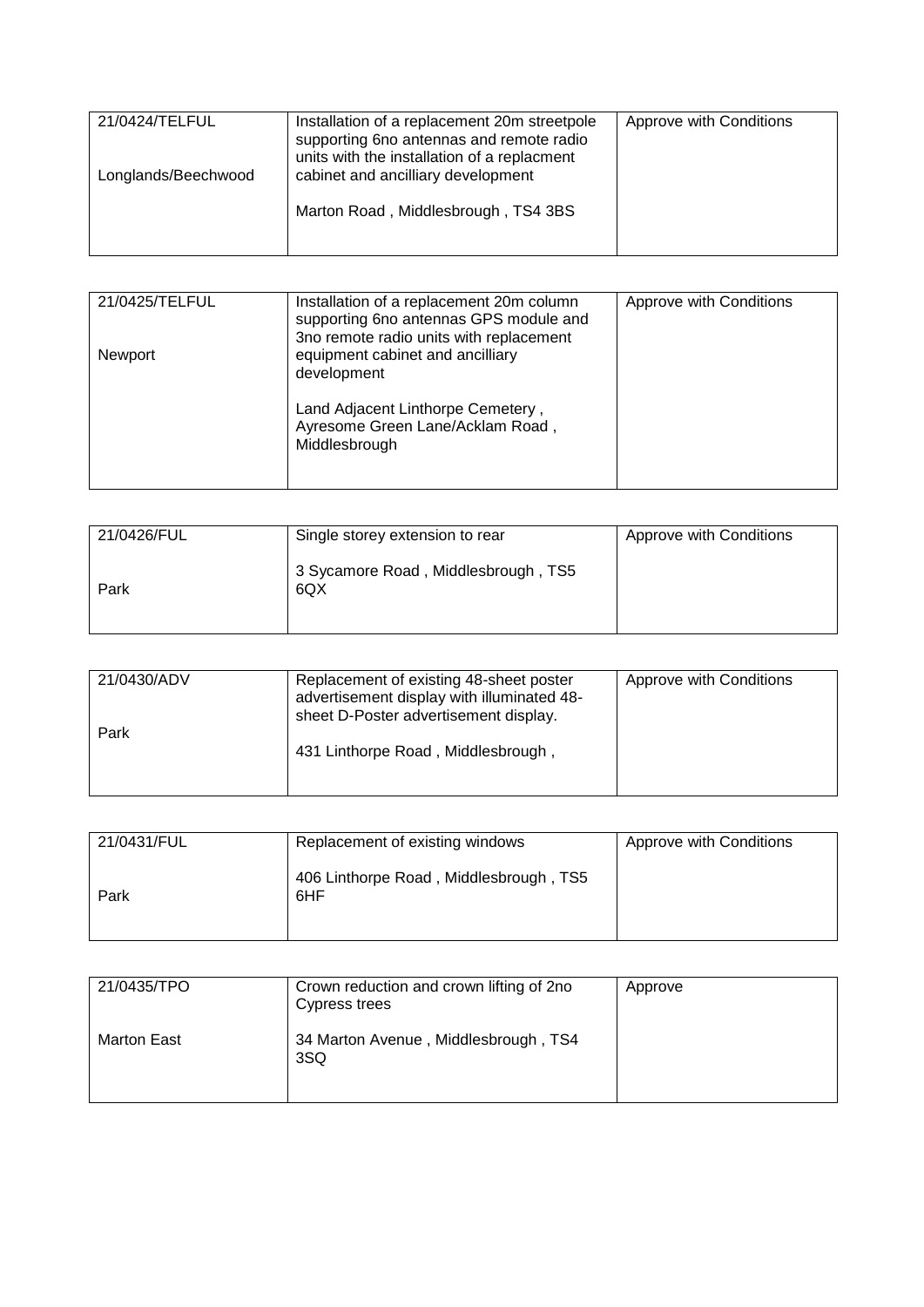| 21/0434/FUL | Two single storey side extensions and<br>formation of a new vehicular access | Approve with Conditions |
|-------------|------------------------------------------------------------------------------|-------------------------|
| Marton West | 23 Tollesby Lane, Marton, Middlesbrough,<br>TS7 8JQ                          |                         |

| 21/0436/FUL         | Single storey extension to existing care home   Approve with Conditions |  |
|---------------------|-------------------------------------------------------------------------|--|
| Longlands/Beechwood | 35 Longlands Road, Middlesbrough, TS4<br>2JS                            |  |

| 21/0439/FUL | Single storey side extension (demolition of<br>existing conservatory). | Approve with Conditions |
|-------------|------------------------------------------------------------------------|-------------------------|
| Marton East | 32 Marton Avenue, Middlesbrough, TS4<br>3SQ                            |                         |

| 21/0440/DIS | Discharge of condition 8 (Boundary                                                   | Approve |
|-------------|--------------------------------------------------------------------------------------|---------|
|             | Treatment, Site Plan and External Works<br>Site Setting Out) on planning application |         |
| Central     | 19/0203/FUL                                                                          |         |
|             | Land Off Sussex Street And Gosford Street,<br>Middlesbrough                          |         |

| 21/0445/PNH | Single storey extension to rear                | <b>Permitted Development</b> |
|-------------|------------------------------------------------|------------------------------|
| Linthorpe   | 25 Fairfield Avenue, Middlesbrough, TS5<br>5HB |                              |

| 21/0442/FUL | Two storey extension to side            | Approve with Conditions |
|-------------|-----------------------------------------|-------------------------|
| Linthorpe   | 5 Cranage Close, Middlesbrough, TS5 5HN |                         |

| 21/0444/FUL | Single storey extension to side (demolition of<br>detached single garage) | Approve with Conditions |
|-------------|---------------------------------------------------------------------------|-------------------------|
| Marton West | 228 Eagle Park, Middlesbrough, TS8 9QS                                    |                         |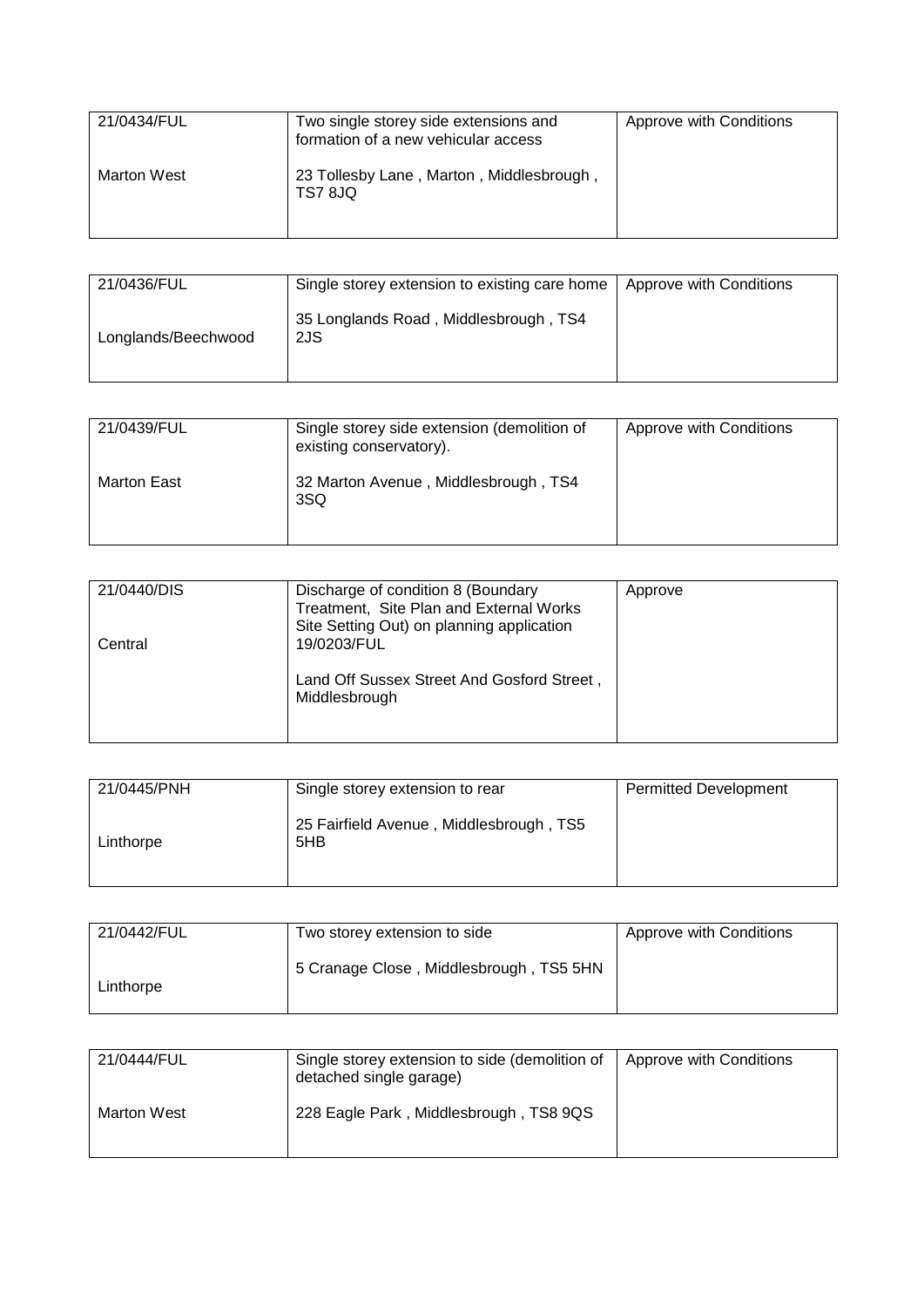| 21/0448/TELPN | Erection of 20m monopole with cabinet at<br>base and associated ancillary works | <b>Prior Notification Refused</b> |
|---------------|---------------------------------------------------------------------------------|-----------------------------------|
|               | Cargo Fleet Lane, Berwick Hills,<br>Middlesbrough, TS3 8DE                      |                                   |

| 21/0449/FUL | Single storey side extension                  | Approve with Conditions |
|-------------|-----------------------------------------------|-------------------------|
| Linthorpe   | 30 Thornfield Road, Middlesbrough, TS5<br>5DE |                         |

| 21/0451/PNH | Single storey extension to rear          | <b>Prior Notification Not</b><br>Required/No Obj |
|-------------|------------------------------------------|--------------------------------------------------|
| Kader       | 45 Malvern Drive, Middlesbrough, TS5 8JD |                                                  |

| 21/0454/COU        | Change of use of the massage parlour (sui<br>generis) to education provision (F1 class use) | Approve with Conditions |
|--------------------|---------------------------------------------------------------------------------------------|-------------------------|
| Brambles/Thorntree | 43A Marshall Avenue, Middlesbrough, TS3<br>9AX                                              |                         |

| Single storey extension to rear         | <b>Prior Notification Not</b> |
|-----------------------------------------|-------------------------------|
|                                         | Required/No Obj               |
| 41 Farley Drive, Middlesbrough, TS5 8QT |                               |
|                                         |                               |
|                                         |                               |

| 21/0456/FUL | First floor extension to side and rear      | Refused |
|-------------|---------------------------------------------|---------|
| Acklam      | 53 Glendale Road, Middlesbrough, TS5<br>7QE |         |

| 21/0458/FUL | Two storey and single storey extension to<br>rear | Approve with Conditions |
|-------------|---------------------------------------------------|-------------------------|
| Park        | 36 Harrogate Crescent, Middlesbrough, TS5<br>6PS  |                         |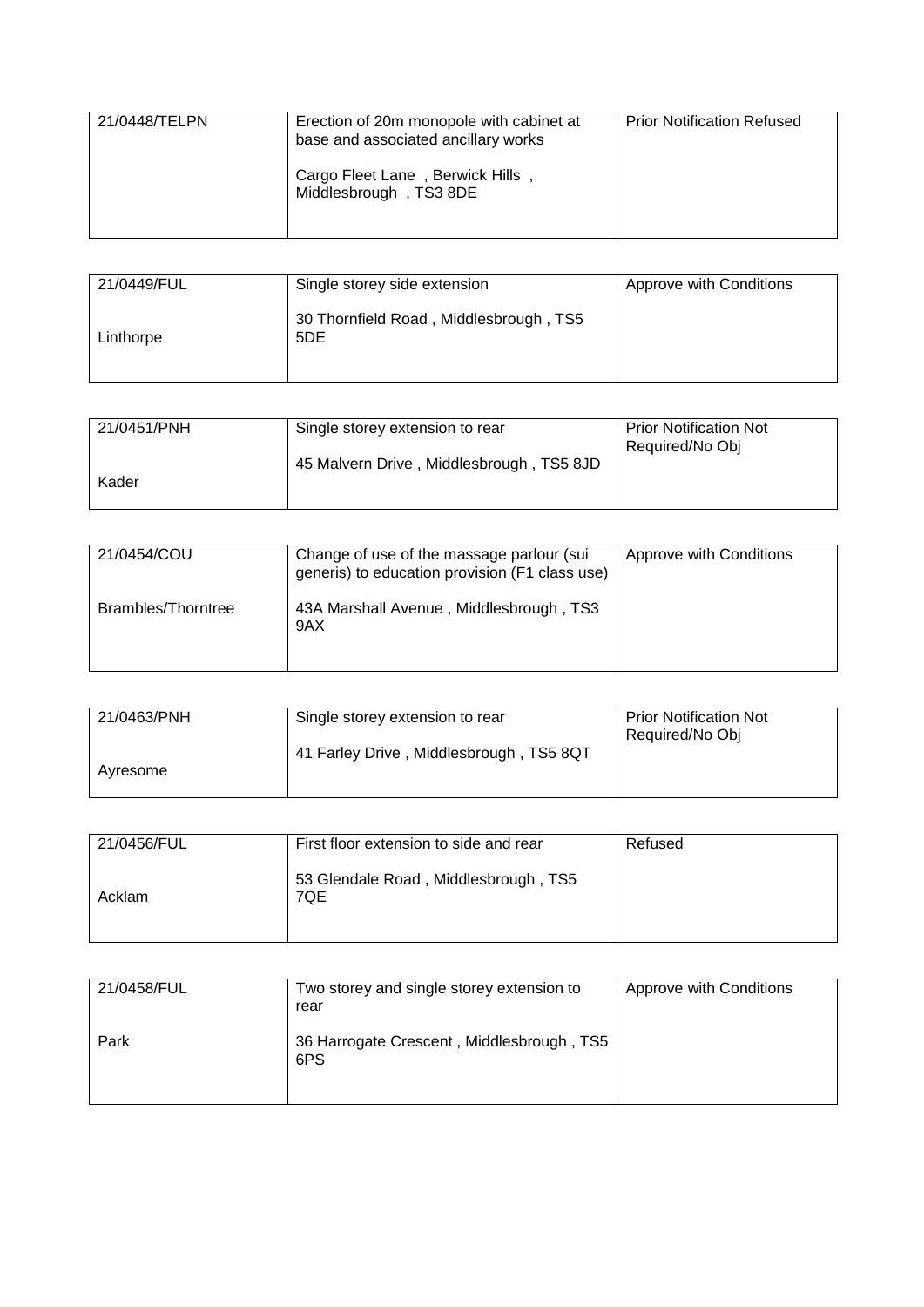| 21/0460/FUL | Single storey extension to rear          | Refused |
|-------------|------------------------------------------|---------|
| Linthorpe   | 23 Wroxton Close, Middlesbrough, TS5 7AF |         |

| 21/0464/PNH         | Single storey extension to rear        | <b>Prior Notification Approved</b> |
|---------------------|----------------------------------------|------------------------------------|
| Longlands/Beechwood | 24 Hutton Road, Middlesbrough, TS4 2LE |                                    |

| 21/0468/PNH | Single storey extension to rear          | <b>Prior Notification Not</b> |
|-------------|------------------------------------------|-------------------------------|
|             |                                          | Required/No Obj               |
|             | 14 Malvern Drive, Middlesbrough, TS5 8JB |                               |
| Kader       |                                          |                               |
|             |                                          |                               |

| 21/0470/FUL | Single storey extension to garage to form a<br>habitable room | Approve with Conditions |
|-------------|---------------------------------------------------------------|-------------------------|
| Marton East | 74 Scholars Rise, Middlesbrough, TS4 3RP                      |                         |

| 21/0471/TELPN | Erection of 20m monopole with cabinet at<br>base and associated ancillary works. | <b>Prior Notification Refused</b> |
|---------------|----------------------------------------------------------------------------------|-----------------------------------|
|               | Diamond Road, Gresham, Middlesbrough,<br>Linthorpe, TS1 4AA                      |                                   |

| 21/0472/FUL | Dormer extension to front and rear                          | Approve with Conditions |
|-------------|-------------------------------------------------------------|-------------------------|
| Newport     | Flat 2, 122 Crescent Road, Middlesbrough,<br><b>TS1 4QT</b> |                         |

| 21/0473/FUL   | Retrospective conservatory at rear   | Approve with Conditions |
|---------------|--------------------------------------|-------------------------|
| Coulby Newham | 55 Foxgloves, Middlesbrough, TS8 0XA |                         |

| 21/0476/PNH | Single storey extension to rear        | <b>Prior Notification Not</b> |
|-------------|----------------------------------------|-------------------------------|
|             |                                        | Required/No Obj               |
|             | 123 Green Lane, Middlesbrough, TS5 7AD |                               |
| Linthorpe   |                                        |                               |
|             |                                        |                               |
|             |                                        |                               |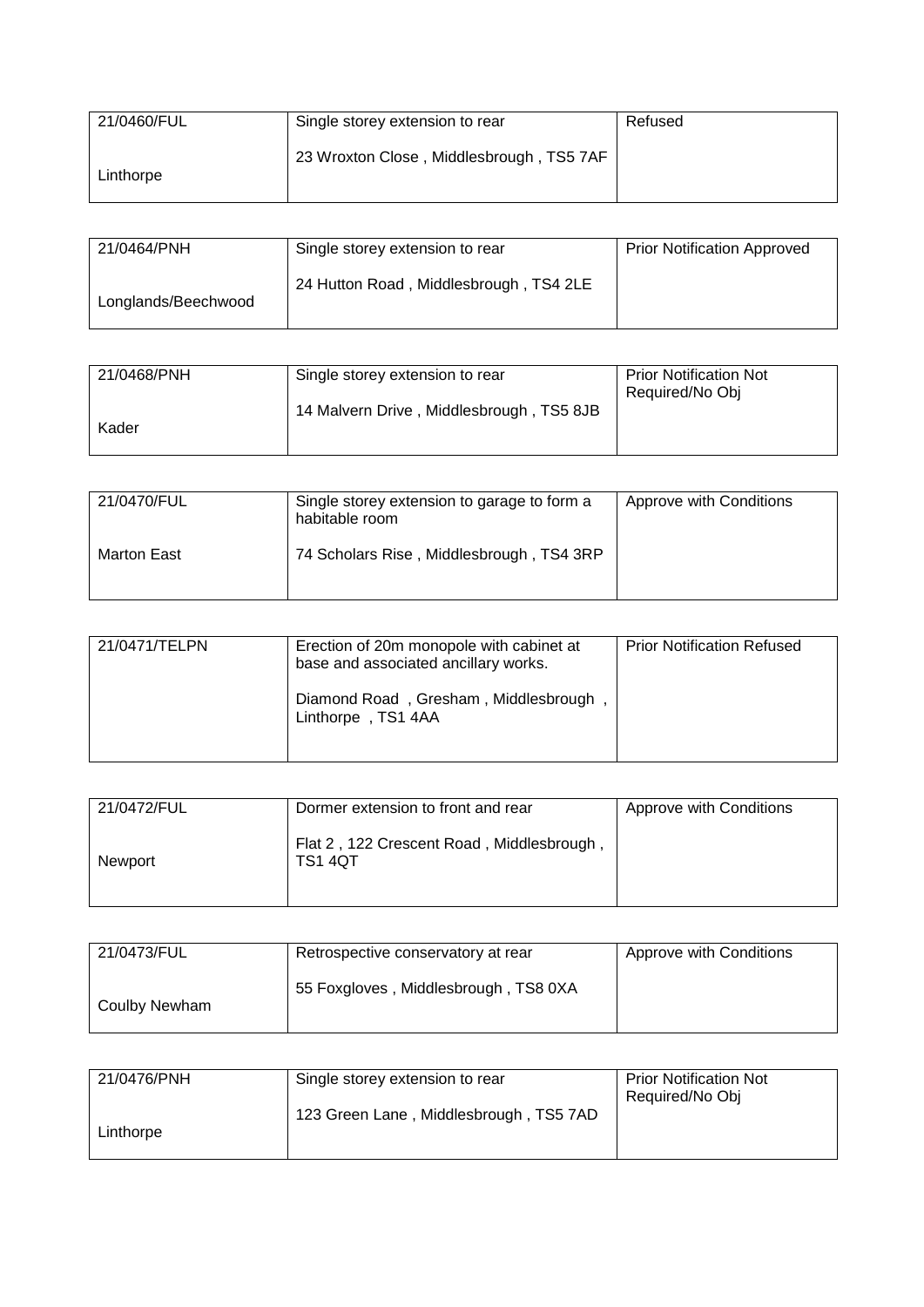| 21/0477/PNH | Single storey extension to rear            | <b>Prior Notification Not</b><br>Required/No Obj |
|-------------|--------------------------------------------|--------------------------------------------------|
| Linthorpe   | 163 Acklam Road, Middlesbrough, TS5<br>5QH |                                                  |
|             |                                            |                                                  |

| 21/0474/FUL | Single storey extension to rear (demolition of<br>existing extension) | Approve with Conditions |
|-------------|-----------------------------------------------------------------------|-------------------------|
| Linthorpe   | 15 Clepstone Avenue, Middlesbrough, TS5<br>5LL                        |                         |

| 21/0482/AMD        | Non material amendment to planning         | Approve |
|--------------------|--------------------------------------------|---------|
|                    | approval 21/0278/FUL to alter ground floor |         |
|                    |                                            |         |
|                    | rear window/door details                   |         |
| <b>Marton East</b> |                                            |         |
|                    |                                            |         |
|                    | 42 Captain Cooks Crescent, Middlesbrough,  |         |
|                    | TS78NW                                     |         |
|                    |                                            |         |
|                    |                                            |         |
|                    |                                            |         |

| 21/0483/FUL         | Porch extension to front and single/two<br>storey extension to rear | Approve with Conditions |
|---------------------|---------------------------------------------------------------------|-------------------------|
| Longlands/Beechwood | 323 Marton Road, Middlesbrough, TS4 2NX                             |                         |

| 21/0484/FUL   | Single storey extension to rear (including a<br>rear canopy) | Approve with Conditions |
|---------------|--------------------------------------------------------------|-------------------------|
| Coulby Newham | 10 Comfrey, Middlesbrough, TS8 0XT                           |                         |

| 21/0485/TCA | Removal of diseased limb and reduction of<br>Ash tree to front | Approve |
|-------------|----------------------------------------------------------------|---------|
| Park        | Robertswood, 49 Park Road South,<br>Middlesbrough, TS5 6LE     |         |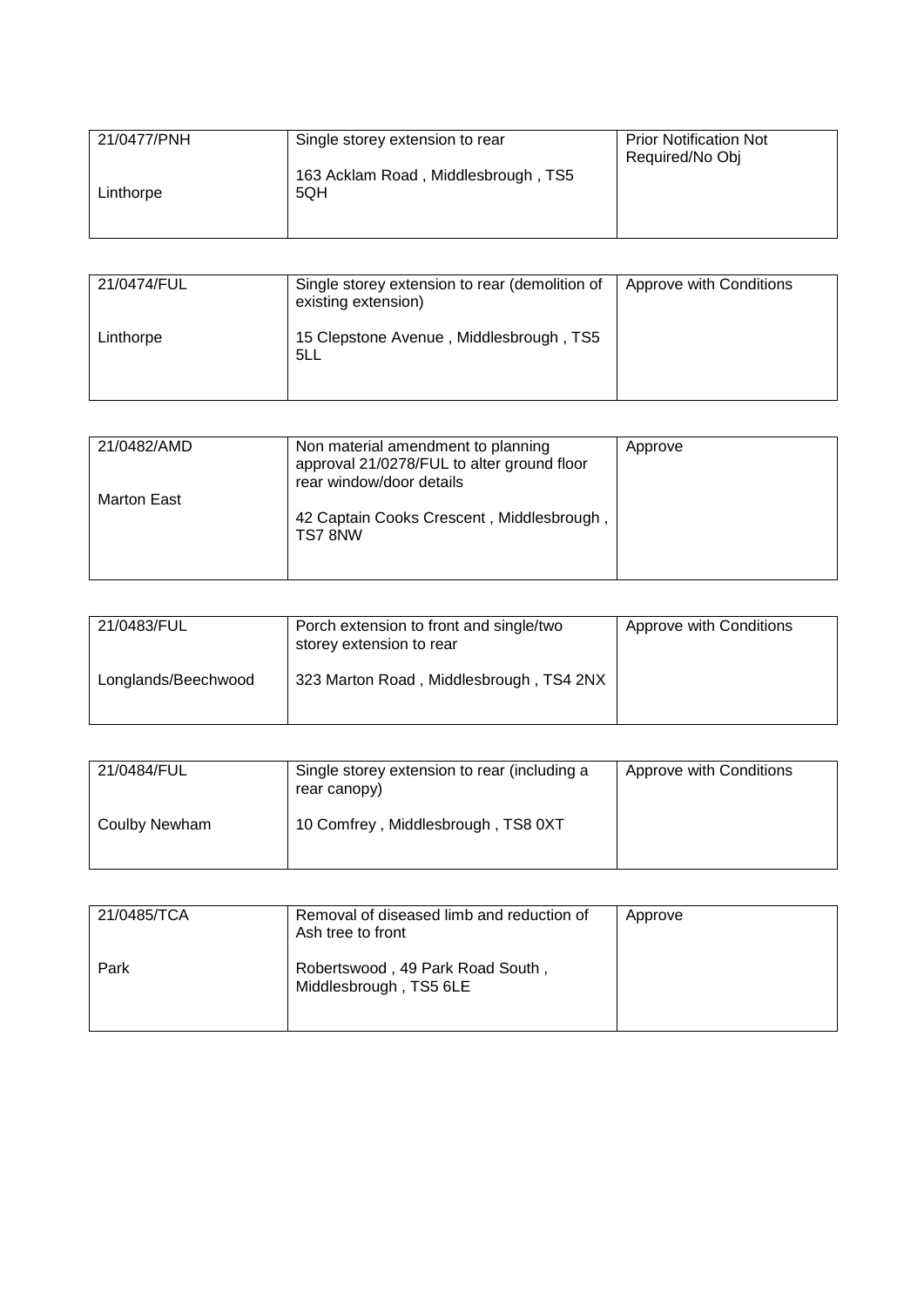| 21/0487/LBC | Various works including removal of the<br>existing floor, wall and ceiling finishes within<br>the passenger toilets, removal of existing                                                           | Approve with Conditions |
|-------------|----------------------------------------------------------------------------------------------------------------------------------------------------------------------------------------------------|-------------------------|
| Central     | sanitaryware and removal of dividing partition<br>with proposed installation of new floor, wall<br>and ceiling finishes.<br>Middlesbrough Railway Station, Zetland<br>Road, Middlesbrough, TS1 1EG |                         |

| 21/0488/TCA | Removal of 10no. Poplar trees in rear garden            | Approve |
|-------------|---------------------------------------------------------|---------|
| Linthorpe   | 71 Cambridge Road, Linthorpe,<br>Middlesbrough, TS5 5NL |         |

| 21/0491/FUL | Single storey rear infill extension                  | Approve with Conditions |
|-------------|------------------------------------------------------|-------------------------|
| Nunthorpe   | 1 Aldwalk Close, Middlesbrough, Nunthorpe<br>TS7 0DE |                         |

| 21/0492/FUL | Single storey rear infill extension                  | Approve with Conditions |
|-------------|------------------------------------------------------|-------------------------|
| Nunthorpe   | 2 Aldwalk Close, Middlesbrough, Nunthorpe<br>TS7 0DE |                         |

| 21/0495/FUL | Two rear dormer extensions                          | Approve with Conditions |
|-------------|-----------------------------------------------------|-------------------------|
| Park        | 67 The Avenue, Linthorpe, Middlesbrough,<br>TS5 6QU |                         |

| 21/0497/FUL | Single storey extension to rear         | Refused |
|-------------|-----------------------------------------|---------|
| Ayresome    | 234 Acklam Road, Middlesbrough, TS5 8AA |         |

| 21/0506/FUL | Conversion of workshop to habitable room &<br>erection of detached outbuilding to rear | Approve with Conditions |
|-------------|----------------------------------------------------------------------------------------|-------------------------|
| Kader       | 36 Hall Drive, Middlesbrough, TS5 7EP                                                  |                         |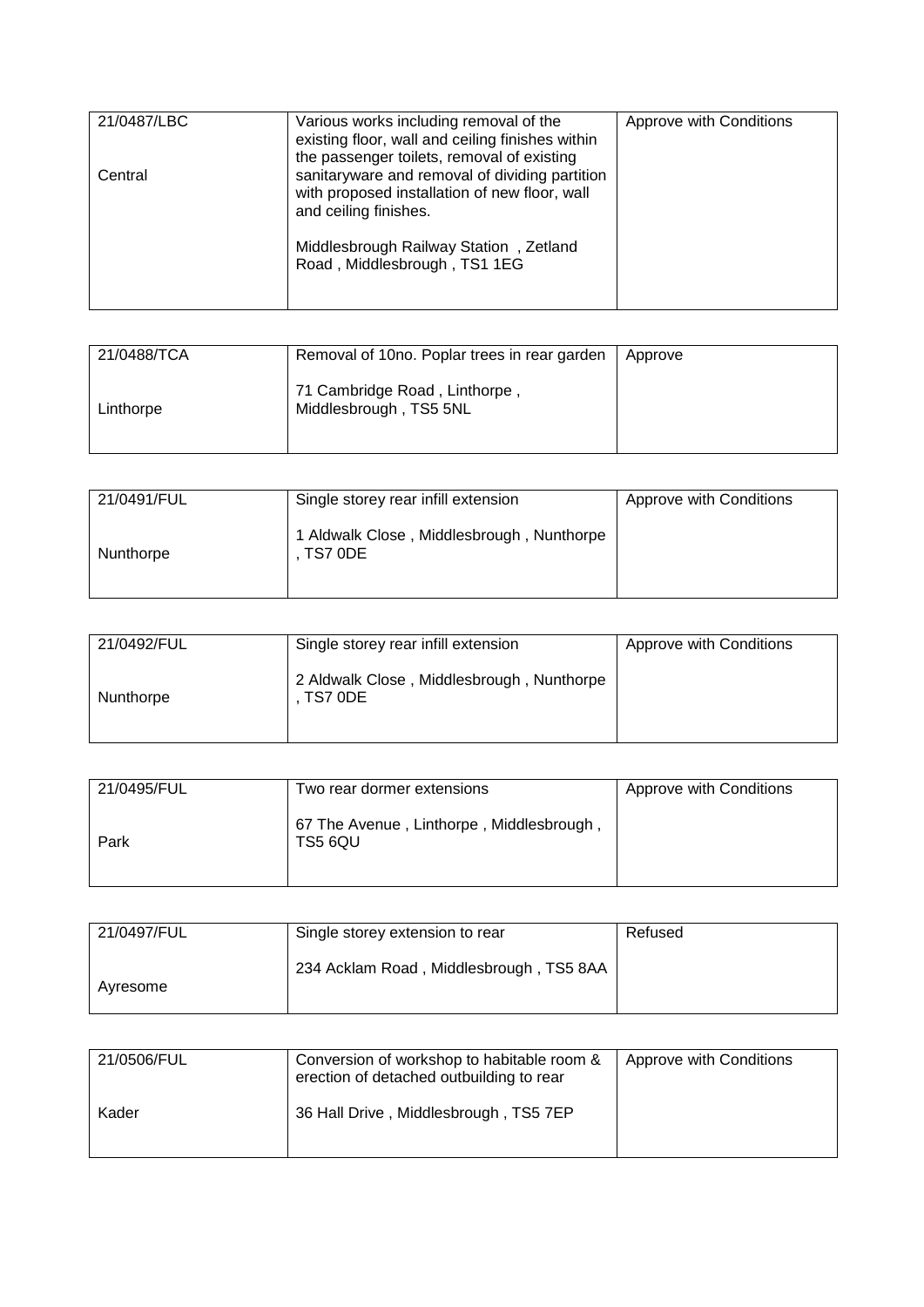| 21/0508/FUL | Part single storey, part two storey extension<br>to side/rear and formation of two additional<br>car parking spaces | Refused |
|-------------|---------------------------------------------------------------------------------------------------------------------|---------|
| Kader       | 6 Lodore Grove, Middlesbrough, TS5 8PA                                                                              |         |

| 21/0509/AMD | Non material amendment to planning<br>application 19/0498/FUL to create additional<br>space with the relocation of windows and | Approve |
|-------------|--------------------------------------------------------------------------------------------------------------------------------|---------|
| Acklam      | door                                                                                                                           |         |
|             | 9 Britain Avenue, Middlesbrough, TS5 7AT                                                                                       |         |

| 21/0515/PNH        | Single storey extension to rear              | <b>Prior Notification Not</b><br>Required/No Obj |
|--------------------|----------------------------------------------|--------------------------------------------------|
| Park End/Beckfield | 237 Overdale Road, Middlesbrough, TS3<br>0BX |                                                  |

| 21/0518/PNH | Single storey extension to rear              | <b>Prior Notification Not</b><br>Required/No Obj |
|-------------|----------------------------------------------|--------------------------------------------------|
| Newport     | 157 Crescent Road, Middlesbrough, TS1<br>4QT |                                                  |
|             |                                              |                                                  |

| 21/0523/FUL | Two storey extension to side (plus new<br>window and door in the original dwelling) | Approve with Conditions |
|-------------|-------------------------------------------------------------------------------------|-------------------------|
| Acklam      | 66 Tollesby Road, Middlesbrough, TS5 7PR                                            |                         |

| 21/0529/TELFUL | Installation of replacement 20m monopole    | Approve with Conditions |
|----------------|---------------------------------------------|-------------------------|
|                | with 6no. antennas and 2no. 0.3mm dishes    |                         |
|                | with the replacement cabinets and ancillary |                         |
| Hemlington     | development                                 |                         |
|                |                                             |                         |
|                | Land Adjacent Viewley Centre Car Park,      |                         |
|                | Viewley Centre Road, Middlesbrough,         |                         |
|                |                                             |                         |
|                |                                             |                         |

| 21/0533/FUL         | Single storey extension to rear              | Refused |
|---------------------|----------------------------------------------|---------|
| Longlands/Beechwood | 18 Trenholme Road, Middlesbrough, TS4<br>2JX |         |